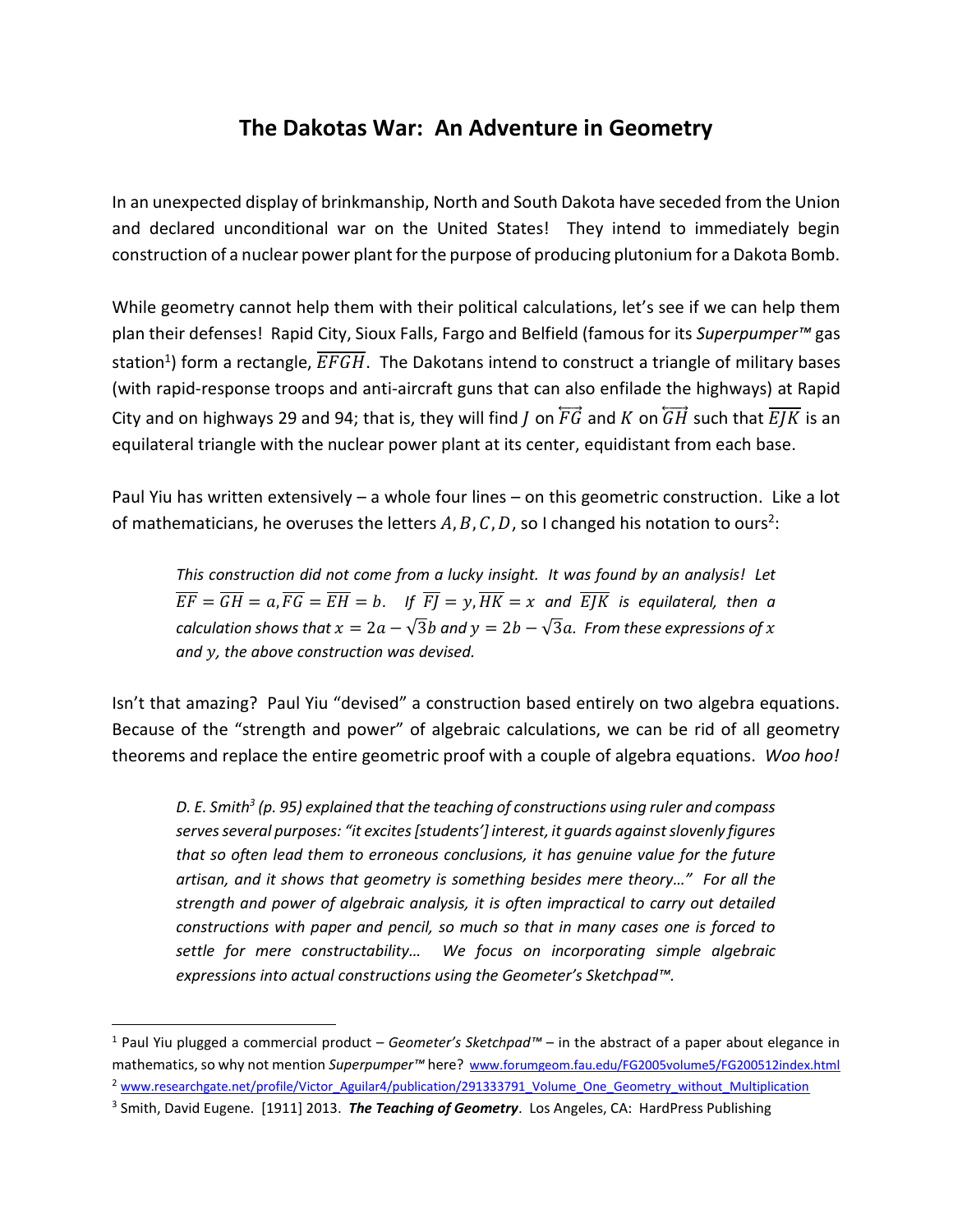After quoting Smith (co-author of Wentworth's *Plane Geometry*) on the importance of geometric constructions using ruler and compass, Paul Yiu slides into extolling the "strength and power" of algebraic analysis and dismisses all geometric constructions as impractical, settling for "mere constructability," which his amazing four-line "proof" apparently represents. Then he smoothly transitions into his real job, which is selling *Geometer's Sketchpad™* for *McGraw-Hill*. Amazing. In his next performance, Paul Yiu will demonstrate how fast he can pedal a unicycle backwards!

Now let's do it right! (Consult *Geometry–Do* regarding any theorems you are unfamiliar with.)

#### *Lemma*

*Let be a right angle, be a straight angle and be the interior angle of an equilateral triangle.*   $\varphi$  trisects  $\sigma$  and  $\frac{1}{2}\varphi$  trisects  $\rho$ . The exterior angle of an equilateral triangle is  $\rho+\frac{1}{2}$  $rac{1}{2}\varphi$ .

# *Dakota Defense Problem*

*Given a rectangle,*  $\overline{\text{EFGH}}$ *, find I on*  $\overline{\text{FG}}$  and *K* on  $\overline{\text{GH}}$  such that  $\overline{\text{EJK}}$  is an equilateral triangle.

### *Solution*

Build an equilateral triangle on  $\overline{GH}$  with its apex, M, on the same side of  $\overline{GH}$  as E and F. Let  $I = \overrightarrow{EM} \cap \overrightarrow{GF}$ . Build an equilateral triangle  $\overrightarrow{E/K}$ ; observe that K is on  $\overrightarrow{GH}$ .

# *Proof*

We must show that K is on  $\overrightarrow{GH}$ . Let  $K = \overrightarrow{EN} \cap \overrightarrow{GH}$  with N the apex of an equilateral triangle built on  $\overline{FG}$  on the same side of  $\overline{FG}$  as E and H. Now, we must show that  $\overline{EJK}$  is equilateral. By the centerline theorem, M is on the mediator of  $\overline{GH}$  and so. by the transversal corollary and the triangle frustum mid-segment theorem converse,  $M$  is the midpoint of  $\overline{EI}$ . Analogously, N is the midpoint of  $\overline{EK}$ .  $\overline{EF} = \overline{HG} = \overline{MG}$ ; and, by the lemma, ∠ $EFN = \angle MGN$ ; also,  $\overline{FN} = \overline{GN}$ . Thus, by SAS,  $\overline{EFN} \cong \overline{MGN}$ , which holds the equalities ∠ FNE = ∠ GNM and  $\overline{NE} = \overline{NM}$ . If the angle between these sides, ∠ MNE, equals  $\varphi$ , then  $\overline{MNE}$  is equilateral. ∠ $\angle MNE = \angle GNF + \angle FNE - \angle GNM = \angle GNF = \varphi$ . By the medial triangle theorem,  $\overline{MNE}$  equilateral implies that  $\overline{E/K}$  is equilateral.

This is orange belt; proof that it works for a parallelogram is black belt and is left as an exercise.

When Paul Yiu states this problem, he claims that the equilateral triangle is "inside the rectangle," which is clearly not always true. The triangle is inside a square and it is inside a few rectangles that are almost square; but, contra Paul Yiu, "inside" is not generally true. But Paul Yiu just found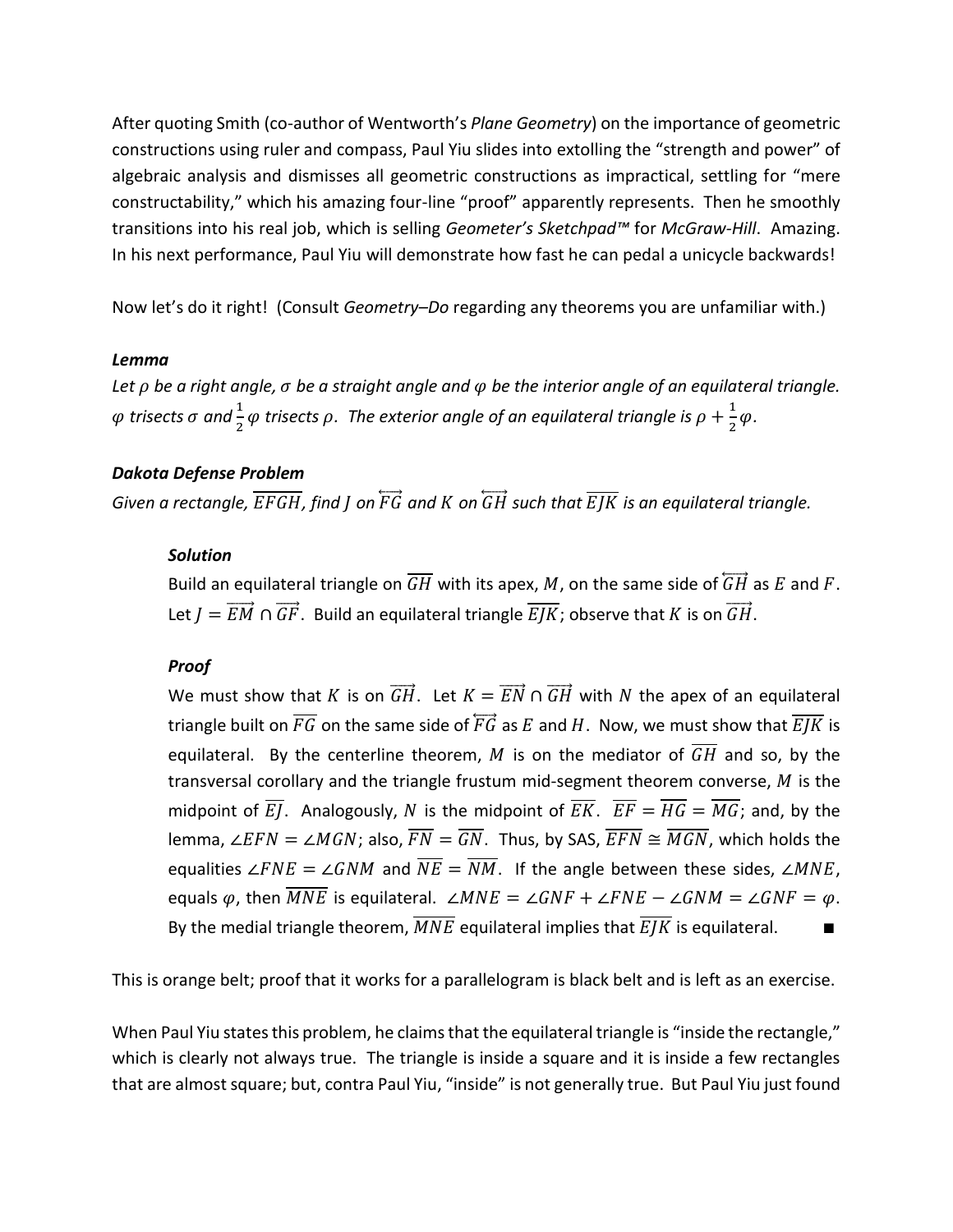this problem in somebody else's textbook and, by happenstance, they had drawn it with the triangle inside the rectangle. It is easy to leap to conclusions about results that you are stealing!

- 1. Paul Yiu claims to have "devised" the solution to this problem entirely with two algebra equations. This is not true. He just smeared some algebra on top of someone else's work.
- 2. Paul Yiu claims that his solution always inscribes the equilateral triangle inside the rectangle. This is not true. The triangle is only inside rectangles that are almost square.

These are the types of mistakes that happen when one smears some algebra on top of a geometry theorem that one just finds on the internet. Paul Yiu found the algebraic lengths of a couple of segments; he did not prove anything. The person he was stealing from happened to draw a figure with the triangle inside the rectangle, so Yiu leaped to the conclusion that it always is. There is a reason why geometers prove theorems; it is so we are sure that we know what we are doing.

There are a lot of people in America who are afraid of geometry and their cowardice in the face of a subject that they do not understand drives them to attempt to replace geometry with algebra. To save geometry, we must shame these people by demonstrating that they do not understand geometry *or* algebra. American high schools will soon abandon geometry in favor of – *God forbid!* – statistics; it needs to be saved from Paul Yiu, Agostino Prástaro, *et. al.*

Admittedly, the prospect of the Dakotans – all 1.6 million of them – declaring unconditional war on the United States is a bit absurd. Other than beer prices being too high, I'm not even sure what their grievances are. Nothing that we can't settle over a few cases of Peppermint Schnapps!

However, the Dakota Defense really is of interest to military cadets. Soldiers are sometimes tasked with building something that they know will be targeted by the enemy – say, a munitions dump – in the middle of open farmland that paved roads have cut into rectangles. They know:

- 1. Their bases must be on paved roads so they can quickly move to confront enemy infantry approaching from anywhere, and so they can enfilade the roads to hit enemy vehicles.
- 2. Enemy aircraft are best met by anti-aircraft guns at the vertices of an equilateral triangle.

Helping the U.S. military fight more effectively is also why my textbook, *Geometry–Do*, emphasizes machine gun emplacement. Russia teaches real geometry in their high schools, not that bogus *Common Core* drivel, and we must too if we are going to fight them. It is ridiculous that American military officers go into battle without a scientific approach to laying ambushes.